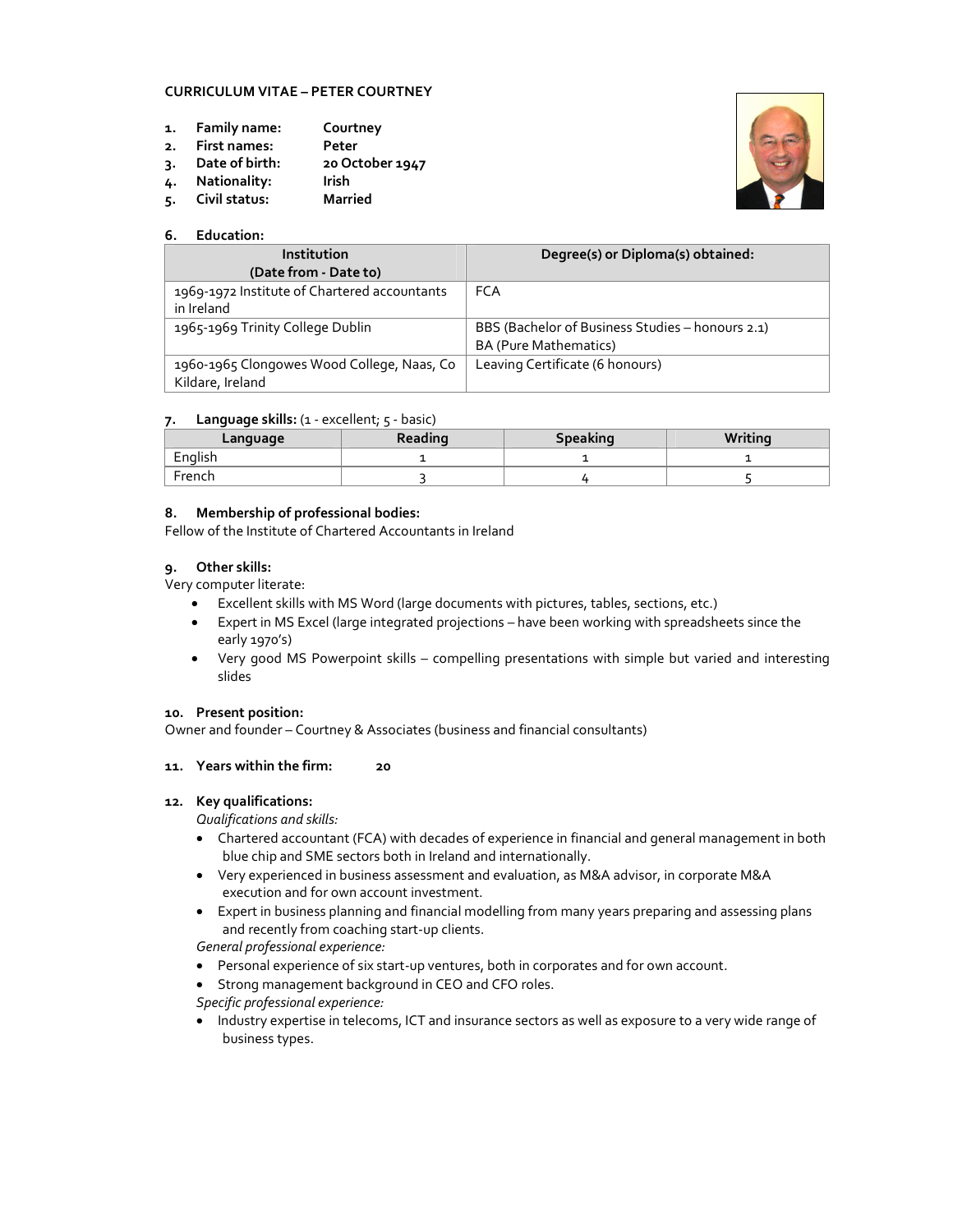## **13. Specific experience in non-resident countries:**

| Country                                                                                                                                                                    |                                                                                                                                                                                                                                                                             |  |  |  |  |  |
|----------------------------------------------------------------------------------------------------------------------------------------------------------------------------|-----------------------------------------------------------------------------------------------------------------------------------------------------------------------------------------------------------------------------------------------------------------------------|--|--|--|--|--|
|                                                                                                                                                                            |                                                                                                                                                                                                                                                                             |  |  |  |  |  |
| Selected overseas assignments while VP of Telecom Ireland International and head of M&A<br>with Eircom:                                                                    |                                                                                                                                                                                                                                                                             |  |  |  |  |  |
|                                                                                                                                                                            | Zanzibar and Tanzania:                                                                                                                                                                                                                                                      |  |  |  |  |  |
| $\bullet$                                                                                                                                                                  | Detailed financial and technical assessment of possible investment in Zantel, a new<br>mobile operator for Zanzibar and Tanzania                                                                                                                                            |  |  |  |  |  |
| South Africa:                                                                                                                                                              |                                                                                                                                                                                                                                                                             |  |  |  |  |  |
| $\bullet$                                                                                                                                                                  | Detailed financial and technical assessment of possible investment in third mobile<br>telephone operator, working with local members of "previously disadvantaged<br>sections of the population"                                                                            |  |  |  |  |  |
| Brazil:                                                                                                                                                                    |                                                                                                                                                                                                                                                                             |  |  |  |  |  |
| $\bullet$                                                                                                                                                                  | Detailed financial and technical assessment of possible investment into the only<br>independent telco in Brazil. Resulted from a meeting between the presidents of the<br>two countries and followed high level discussions with senior government and<br>business figures. |  |  |  |  |  |
|                                                                                                                                                                            |                                                                                                                                                                                                                                                                             |  |  |  |  |  |
|                                                                                                                                                                            | Selected assignments as General Manager of Eircom's international financial and technical<br>consulting operation:                                                                                                                                                          |  |  |  |  |  |
| Poland:                                                                                                                                                                    |                                                                                                                                                                                                                                                                             |  |  |  |  |  |
| $\bullet$                                                                                                                                                                  | Pre-investment studies into a number of local telcos in Poland - detailed technical and<br>financial assessment                                                                                                                                                             |  |  |  |  |  |
|                                                                                                                                                                            | Economic study and report for Polish Ministry of Telecommunications on implications<br>of EU entry with particular emphasis on the Irish experience (EU funded)                                                                                                             |  |  |  |  |  |
| Tajikistan:                                                                                                                                                                |                                                                                                                                                                                                                                                                             |  |  |  |  |  |
| $\bullet$                                                                                                                                                                  | Economic, technical, financial and legal study into the privatisation of the Tajik<br>telecoms service for Tajik telecoms ministry (EU funded)                                                                                                                              |  |  |  |  |  |
| India:                                                                                                                                                                     |                                                                                                                                                                                                                                                                             |  |  |  |  |  |
| Detailed technical and financial assessment of acquiring the Bombay Gas Company's<br>٠<br>disused pipe network for routeing fibre optic cables around India's richest city |                                                                                                                                                                                                                                                                             |  |  |  |  |  |
| Romania:                                                                                                                                                                   |                                                                                                                                                                                                                                                                             |  |  |  |  |  |
| $\bullet$                                                                                                                                                                  | Negotiated and managed contract to supply decommissioned Irish telecoms<br>equipment to Romanian national telecoms service                                                                                                                                                  |  |  |  |  |  |
| Ukraine:                                                                                                                                                                   |                                                                                                                                                                                                                                                                             |  |  |  |  |  |
|                                                                                                                                                                            | Negotiated supply contract for decommissioned Irish telecoms equipment to<br>Ukranian telecoms service                                                                                                                                                                      |  |  |  |  |  |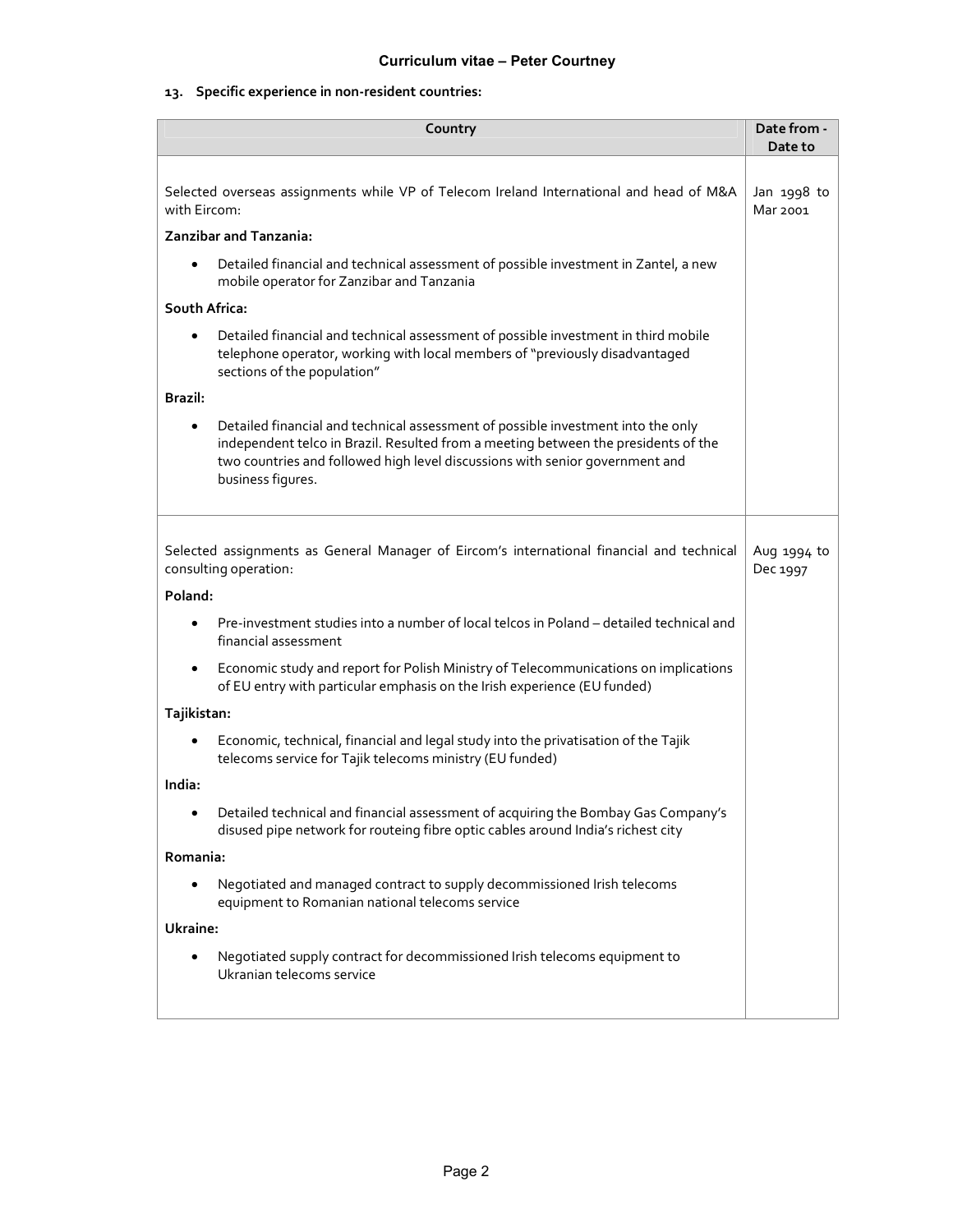# **Curriculum vitae – Peter Courtney**

| Country                                                                                                                                                                                                                           | Date from -      |
|-----------------------------------------------------------------------------------------------------------------------------------------------------------------------------------------------------------------------------------|------------------|
|                                                                                                                                                                                                                                   | Date to          |
| Hungary - under consulting contract with Eircom:                                                                                                                                                                                  | Jan 1991 to      |
|                                                                                                                                                                                                                                   |                  |
| Negotiated the foundation of Investel Rt, the JV treasury subsidiary of Matav, the<br>$\bullet$<br>Hungarian Telecommunications Company, with a minority stake for Telecom Eireann<br>(later Eircom)                              | <b>July 1994</b> |
| Negotiated and managed consulting contract to establish the Investel treasury<br>٠<br>operation that issued first commercial paper in Hungarian market and raised<br>EUR300m for telecoms development in first years of operation |                  |
| Managed a number of consulting assignments for Investel and Matav connected to<br>the treasury and accelerated telecoms development programmes                                                                                    |                  |
| Financial and technical advisory contract with CETI Fund (Central European Telecoms<br>٠<br>Investments) in assessing local telco investments in Hungary. (CETI part funded by<br>IFC)                                            |                  |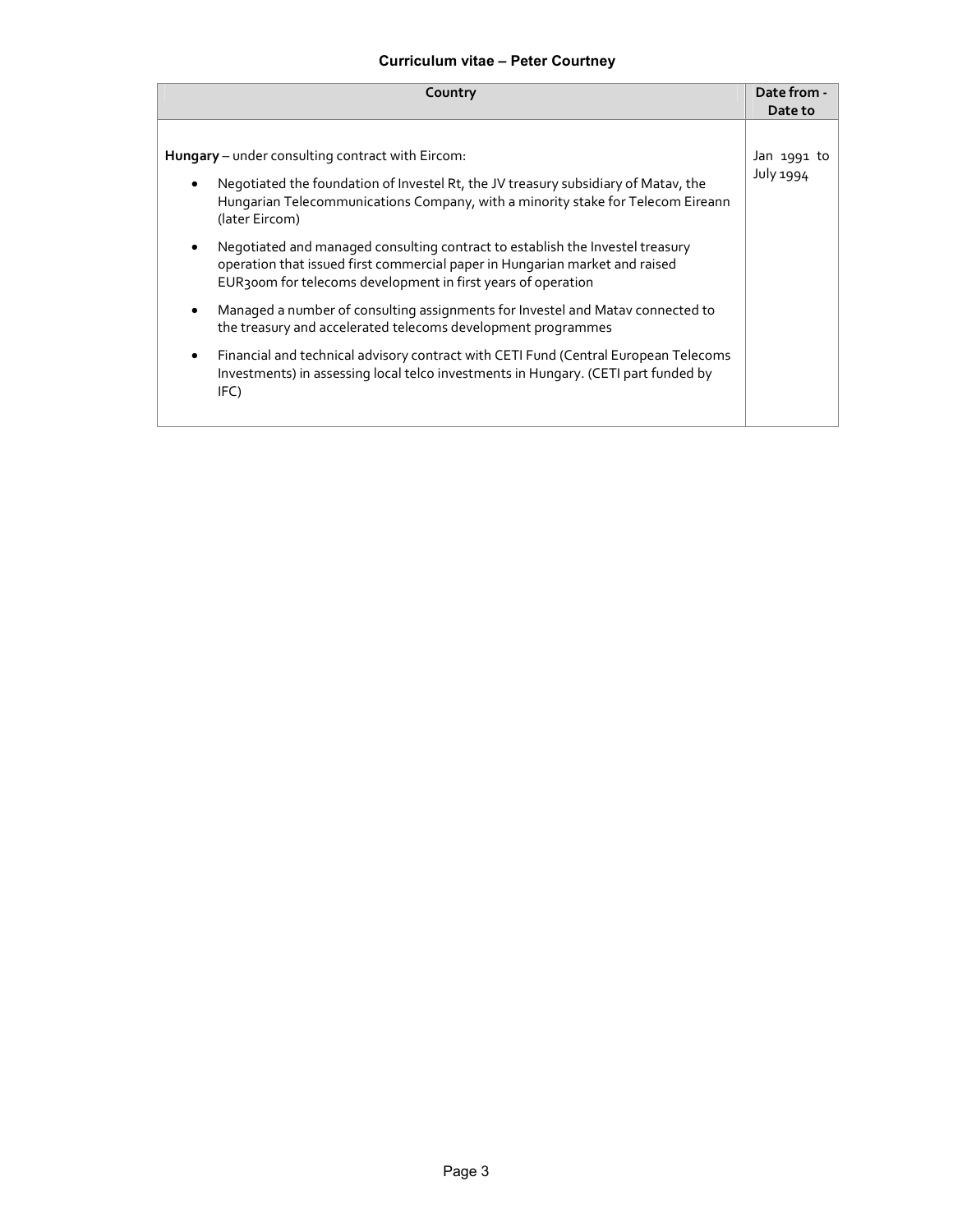Curriculum vitae - Peter Courtney **Curriculum vitae – Peter Courtney** 

Professional experience

|                              | Description          | All my work since 1990 has been through this vehicle<br>Business and financial consultants | Corporate finance company specialising in early stage and high growth<br>businesses | Hands-on advice and business development strategies for early stage companies<br>$\bullet$ | Develop, manage and deliver Enterprise Ireland's annual EnterpriseStart course for<br>National College of Ireland<br>$\bullet$ | Fundraising for high-tech businesses | Business plans and financial projections | Acquisitions, sales, exits, joint ventures | VC fund management | Development, manufacture and distribution of energy-saving solutions for the<br>commercial and domestic heating industries | Setting up company from zero base, including all financial reporting and systems,<br>new premises and staff<br>$\bullet$ | Raising EUR2.5m equity, including private investors, BES and Enterprise Ireland<br>$\bullet$ | Preparing all necessary projections, business plans, grant applications, new product<br>feasibility studies, marketing and technical material |
|------------------------------|----------------------|--------------------------------------------------------------------------------------------|-------------------------------------------------------------------------------------|--------------------------------------------------------------------------------------------|--------------------------------------------------------------------------------------------------------------------------------|--------------------------------------|------------------------------------------|--------------------------------------------|--------------------|----------------------------------------------------------------------------------------------------------------------------|--------------------------------------------------------------------------------------------------------------------------|----------------------------------------------------------------------------------------------|-----------------------------------------------------------------------------------------------------------------------------------------------|
|                              | Position             | Owner                                                                                      | Director &<br>founder                                                               |                                                                                            |                                                                                                                                |                                      |                                          |                                            |                    | Director &<br>founder                                                                                                      |                                                                                                                          |                                                                                              |                                                                                                                                               |
|                              | Company              | Courtney & Associates                                                                      | Partners (50% owned;<br>Aventura Venture                                            | sold January 2010)                                                                         |                                                                                                                                |                                      |                                          |                                            |                    | (5%<br>SystemLink Limited<br>owned)                                                                                        |                                                                                                                          |                                                                                              |                                                                                                                                               |
|                              | Location             | Dublin, Ireland<br>and overseas                                                            | Dublin, Ireland                                                                     |                                                                                            |                                                                                                                                |                                      |                                          |                                            |                    | Dublin, Ireland                                                                                                            |                                                                                                                          |                                                                                              |                                                                                                                                               |
| 14. Professional experience: | Date from<br>Date to | o <sub>1</sub> o66r Alenuer<br>date                                                        | January 2005 to<br>January 2010                                                     |                                                                                            |                                                                                                                                |                                      |                                          |                                            |                    | Dec 2004 (now<br>April 2001 to                                                                                             | non-exec<br>director)                                                                                                    |                                                                                              |                                                                                                                                               |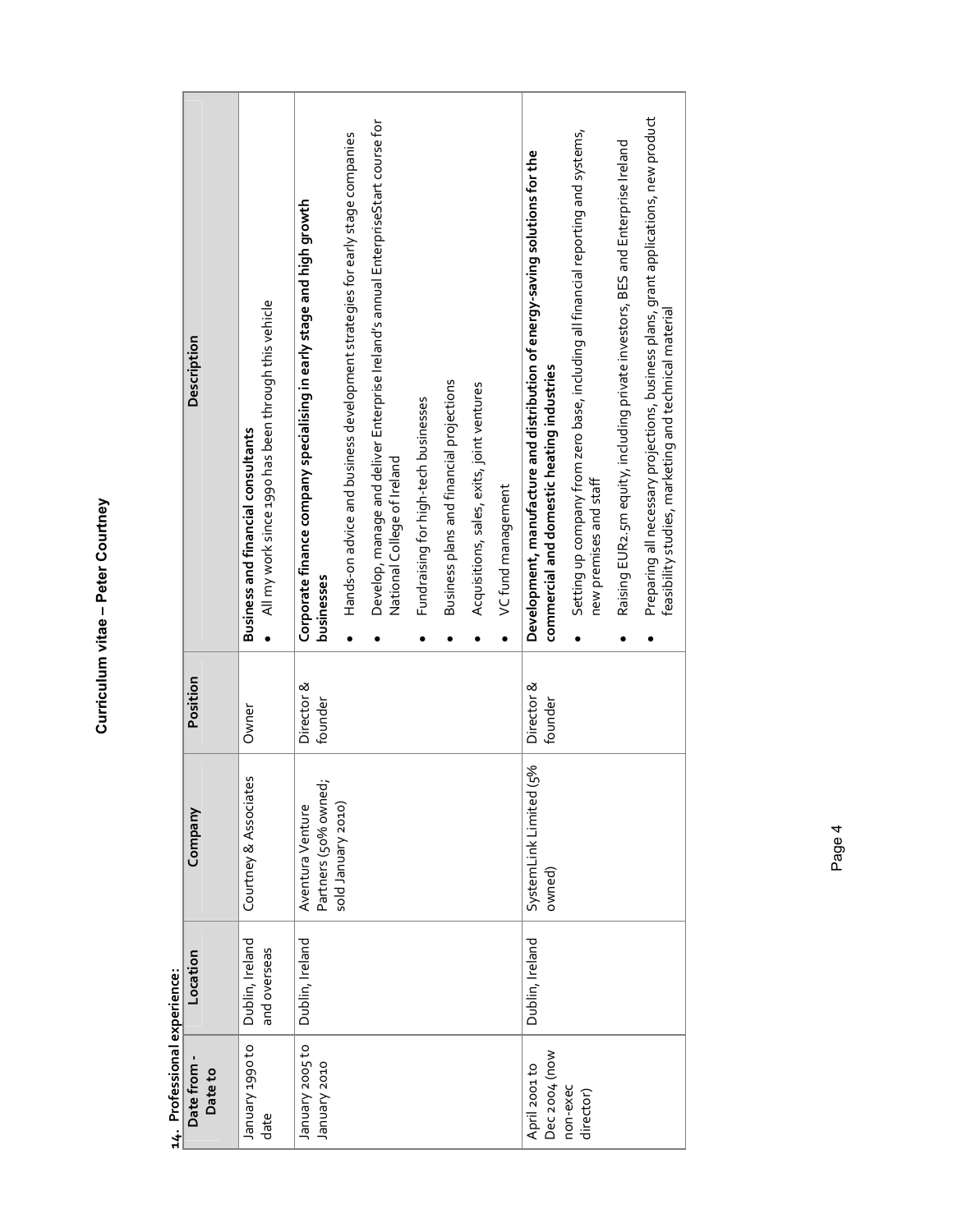| ١<br>ı |
|--------|
|        |
|        |
|        |
|        |

| Description            | Negotiating and structuring commercial joint ventures and other<br>Assessing and evaluating potential acquisitions<br>arrangements | Establishing and cementing relationships between the management teams<br>Structuring deals to maximise benefits for acquirer and acquiree | Over 90 cases examined, with total deal value of EUR10bn<br>Negotiating, documenting and closing transactions<br>Board reports and presentations | Contributing to strategic thinking and planning in Eircom<br>13 transactions closed, value more than EUR8om | Key member of bid team for Eircom's participation in the UK 3G spectrum<br>auction | Recruiting, motivating and managing a talented specialist team | Special emphasis on acquisition search, negotiation, integration and implementation<br>Business development for the newly established international division of Telecom<br>Eireann | Managing the financial and technical consulting and contracting business of<br>Telecom Eireann. | Telecommunications Investments plc, the funding and treasury management arm of<br>Setting up and managing the overseas financial consulting subsidiary of Irish<br>Telecom Eireann. |
|------------------------|------------------------------------------------------------------------------------------------------------------------------------|-------------------------------------------------------------------------------------------------------------------------------------------|--------------------------------------------------------------------------------------------------------------------------------------------------|-------------------------------------------------------------------------------------------------------------|------------------------------------------------------------------------------------|----------------------------------------------------------------|------------------------------------------------------------------------------------------------------------------------------------------------------------------------------------|-------------------------------------------------------------------------------------------------|-------------------------------------------------------------------------------------------------------------------------------------------------------------------------------------|
| Position               | Acquisitions<br>Mergers &<br>Head of                                                                                               |                                                                                                                                           |                                                                                                                                                  |                                                                                                             |                                                                                    |                                                                | International<br>VP Telecom<br>Ireland                                                                                                                                             | International<br>Manager<br>Telecom<br>General<br>Limited<br>Ireland                            | International<br>Finance Ltd<br>Manager ITI<br>General                                                                                                                              |
| Company                | Eircom (public company)                                                                                                            |                                                                                                                                           |                                                                                                                                                  |                                                                                                             |                                                                                    |                                                                | Telecom Eireann (now<br>Eircom - public<br>company)                                                                                                                                | Telecom Eireann (now<br>Eircom - public<br>company)                                             | Telecom Eireann (now<br>Eircom - public<br>company)                                                                                                                                 |
| Location               | Dublin, Ireland<br>and overseas                                                                                                    |                                                                                                                                           |                                                                                                                                                  |                                                                                                             |                                                                                    |                                                                | Dublin, Ireland<br>and overseas                                                                                                                                                    | Dublin, Ireland<br>and overseas                                                                 | Dublin, Ireland<br>and overseas                                                                                                                                                     |
| Date from -<br>Date to | June 1999 to<br>March 2001                                                                                                         |                                                                                                                                           |                                                                                                                                                  |                                                                                                             |                                                                                    |                                                                | of 866t uer<br>June 1999                                                                                                                                                           | April 1996 to<br>Dec 1997                                                                       | August 1994 to<br>March 1996                                                                                                                                                        |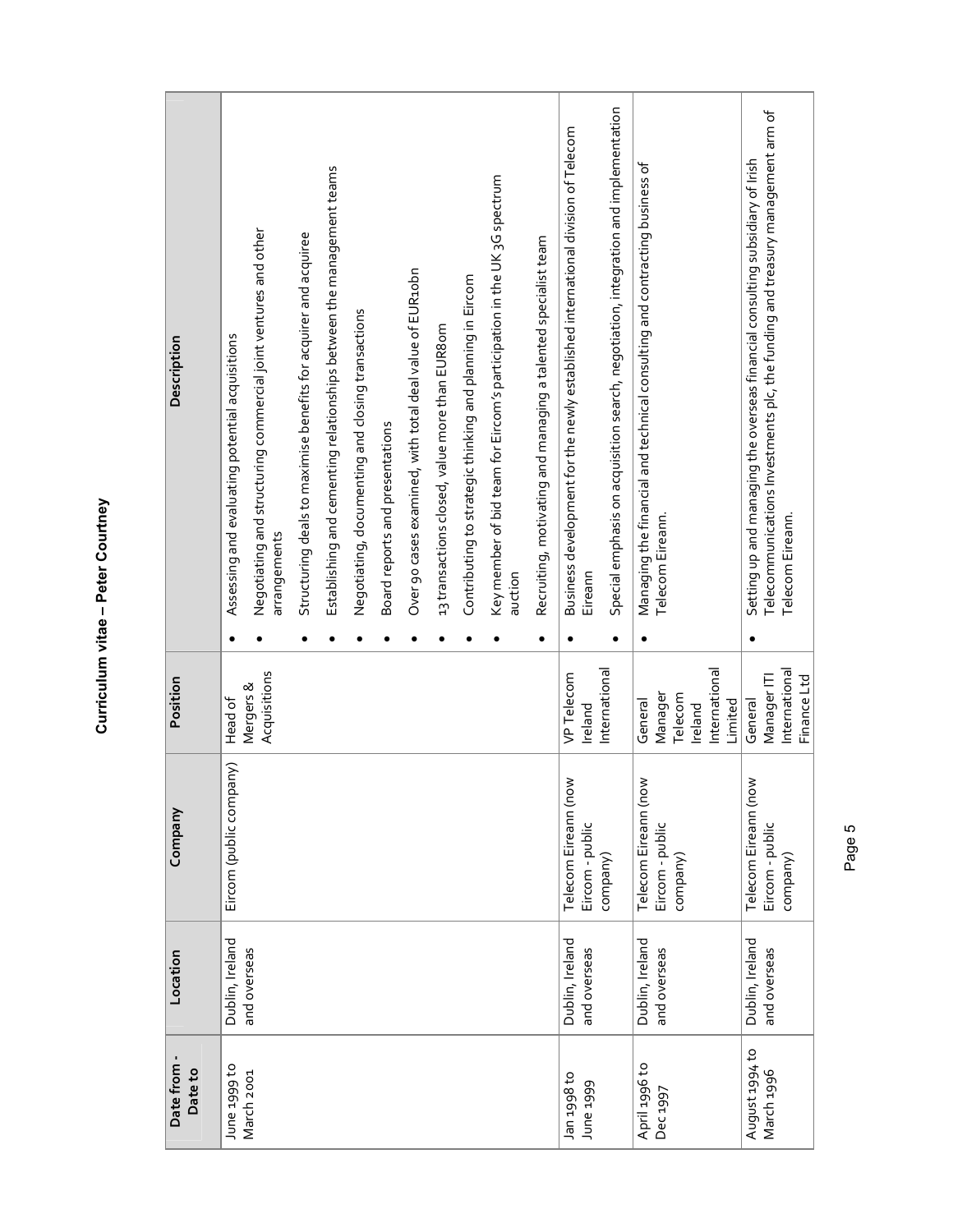| ֧֚֚֚֚֚֝֝<br>֧֚֚֚֝ | ١<br>ı |
|-------------------|--------|
|                   |        |
|                   |        |
|                   |        |
|                   |        |

| Description          | Initiating and managing a number of consulting assignments for InvesTel and Matav<br>Formation, business plan and 10% Corporation Tax certificate for ITI International<br>consulting contract and on all aspects of the formation and early operation of the<br>Negotiations with Matav, the Hungarian Telecommunications Company, on ITI's<br>joint venture treasury and lease company, invesTel Rt<br>Development of ITI's strategy for overseas business<br>Finance Limited<br>$\bullet$<br>$\bullet$ | Formulating a rationalisation plan for a major Irish publishing group<br>Business plan and special project work for a media group.<br>Assignments included: | Raised £5m share capital by private placement with institutional and individual<br>Initiated and formed fully licensed captive insurance subsidiary in Dublin's<br>Developed innovative new financing products<br>International Financial Services Centre<br>Group financial strategy and reporting<br>investors; | Set up new finance and insurance brokerage subsidiary of R. J. Goff & Co. plc<br>Pioneered equine leasing in Europe<br>$\bullet$ | Advised the interim board, An Bord Telecom, on financial and legislative issues during<br>the formation of Telecom Eireann and Irish Telecommunications Investments plc<br>Corporate finance, mergers and acquisitions and audit work in many sectors |
|----------------------|-----------------------------------------------------------------------------------------------------------------------------------------------------------------------------------------------------------------------------------------------------------------------------------------------------------------------------------------------------------------------------------------------------------------------------------------------------------------------------------------------------------|-------------------------------------------------------------------------------------------------------------------------------------------------------------|-------------------------------------------------------------------------------------------------------------------------------------------------------------------------------------------------------------------------------------------------------------------------------------------------------------------|----------------------------------------------------------------------------------------------------------------------------------|-------------------------------------------------------------------------------------------------------------------------------------------------------------------------------------------------------------------------------------------------------|
| Position             | contract with<br>Investments<br>Consulting<br>Telecoms<br>plc (ITI)<br>lrish                                                                                                                                                                                                                                                                                                                                                                                                                              | Independent<br>consultant                                                                                                                                   | Director<br>Finance<br>Group                                                                                                                                                                                                                                                                                      | Managing<br>Director                                                                                                             | Manager<br>Senior                                                                                                                                                                                                                                     |
| Company              | Telecom Eireann (now<br>Eircom - public<br>company)                                                                                                                                                                                                                                                                                                                                                                                                                                                       | Courtney & Associates<br>(100% owned)                                                                                                                       | ů<br>company, RJ Goff & <sub>'</sub><br>plc – bloodstock<br>(subsidiary of public<br><b>IBH Finance plc</b><br>auctioneers).                                                                                                                                                                                      | به<br>Int Bloodstock Finano<br>Ltd (subsidiary of RJ<br>Goff)                                                                    | PwC, Pricewaterhouse<br>Coopers & Lybrand)<br>Coopers (formerly                                                                                                                                                                                       |
| Location             | Dublin, Ireland<br>and overseas                                                                                                                                                                                                                                                                                                                                                                                                                                                                           | Dublin, Ireland                                                                                                                                             | Dublin, Ireland                                                                                                                                                                                                                                                                                                   | Dublin, Ireland                                                                                                                  | Dublin, Ireland                                                                                                                                                                                                                                       |
| Date from<br>Date to | o <sub>1</sub> r66r Alenuer<br>+66t Apr                                                                                                                                                                                                                                                                                                                                                                                                                                                                   | December 1990<br>May 1990 to                                                                                                                                | 1988-1990                                                                                                                                                                                                                                                                                                         | 1985-1988                                                                                                                        | 1969-1985                                                                                                                                                                                                                                             |